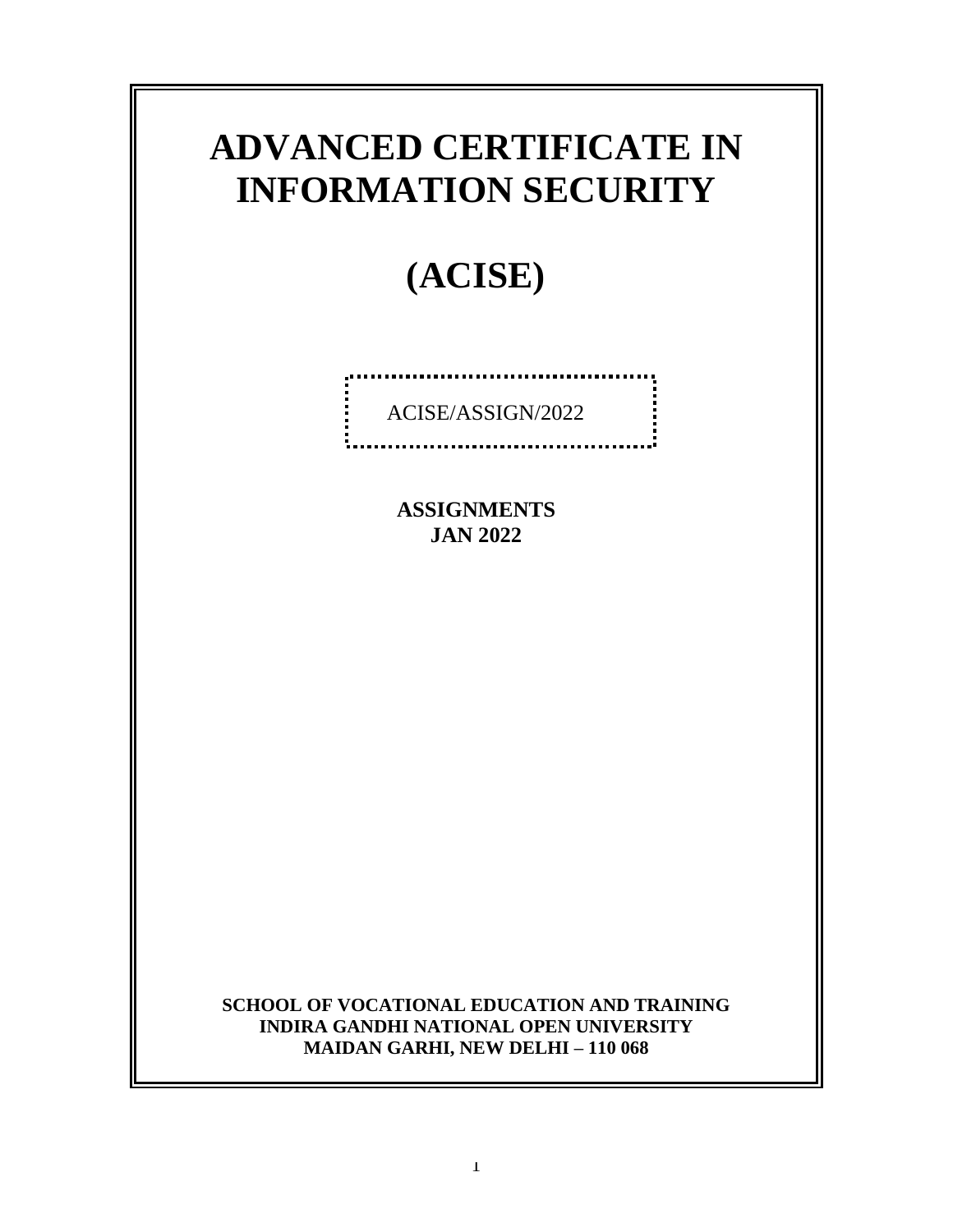# **CONTENTS**

| <b>Course</b><br>Code | <b>Submission-Schedule</b>                           | Page No. |
|-----------------------|------------------------------------------------------|----------|
| <b>OSEI-041</b>       | As per SED Notification<br>On IGNOU's website        | 5        |
| <b>OSEI-042</b>       | As per SED Notification<br><b>On IGNOU's website</b> | 6        |
| <b>OSE-043</b>        | As per SED Notification<br><b>On IGNOU's website</b> |          |
| <b>OSEI-044</b>       | As per SED Notification<br><b>On IGNOU's website</b> | 8        |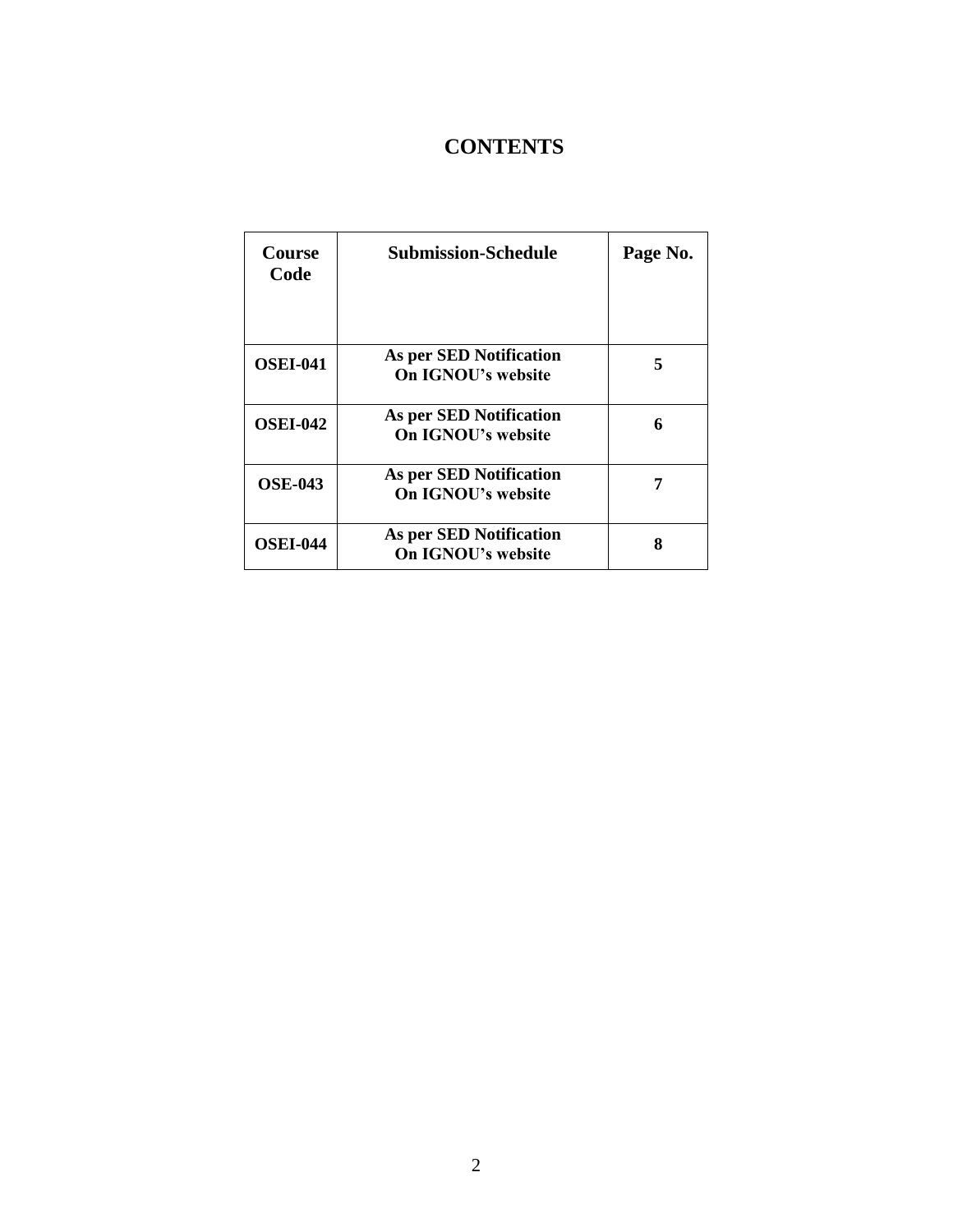#### **Guidelines regarding submission of assignments**

- 1. It is compulsory for the students to submit the prescribed assignments. They will not be allowed to appear for the term-end examination of a course if they do not submit the assignments in time for that course.
- 2. The assignment responses should be complete in all respects. Before submission, the students should ensure that they have answered all the questions in all assignments. Incomplete answer sheets bring poor grades.
- 3. The University/ Programme Co-ordinator has the right to reject the assignments received after the due date. Therefore, the students are advised to submit their assignments before the due date.
- 4. Students should submit before the last dates prescribed for submission of assignments.
- 5. In case the students have already done some assignments prescribed in a course, they are required to do the **left-over assignments before taking the Term-end Examination**. If they have qualified in a course on the basis of lesser number of assignments and Term-end Examination, they will **not be eligible to re-do the assignments** with a view to improve the overall qualifying score of that course.
- 6. In case any student fails to submit the assignments or fails to score minimum qualifying marks, s/he has to wait for fresh assignments meant for the current batch of students.
- 7. For their own record, students should retain a copy of all the assignment responses, which they submit.
- 8. Once the students get the pass marks in an assignment, they can not re-submit it for improvement of marks. If the student secured requisite marks in Term-End Examination and Assignments, but did not get requisite overall percentage, then the student can either resubmit the assignment or reappear for the term-end examination for securing the requisite overall percentage.
- 9. Assignments are not subject to re-evaluation.

#### **Instructions for Doing Assignments**

While answering Assignments, the following guidelines are required to be observed:

- 1. The student should write their Complete correct Enrolment Number, Name, Full Address, Signature and Date on the top right hand corner of the first page of the response sheet.
	- 2. The students should write the Programme Title, Course Code and Course Title on the left hand corner of the first page of their response sheet. Course code may be reproduced from the assignment.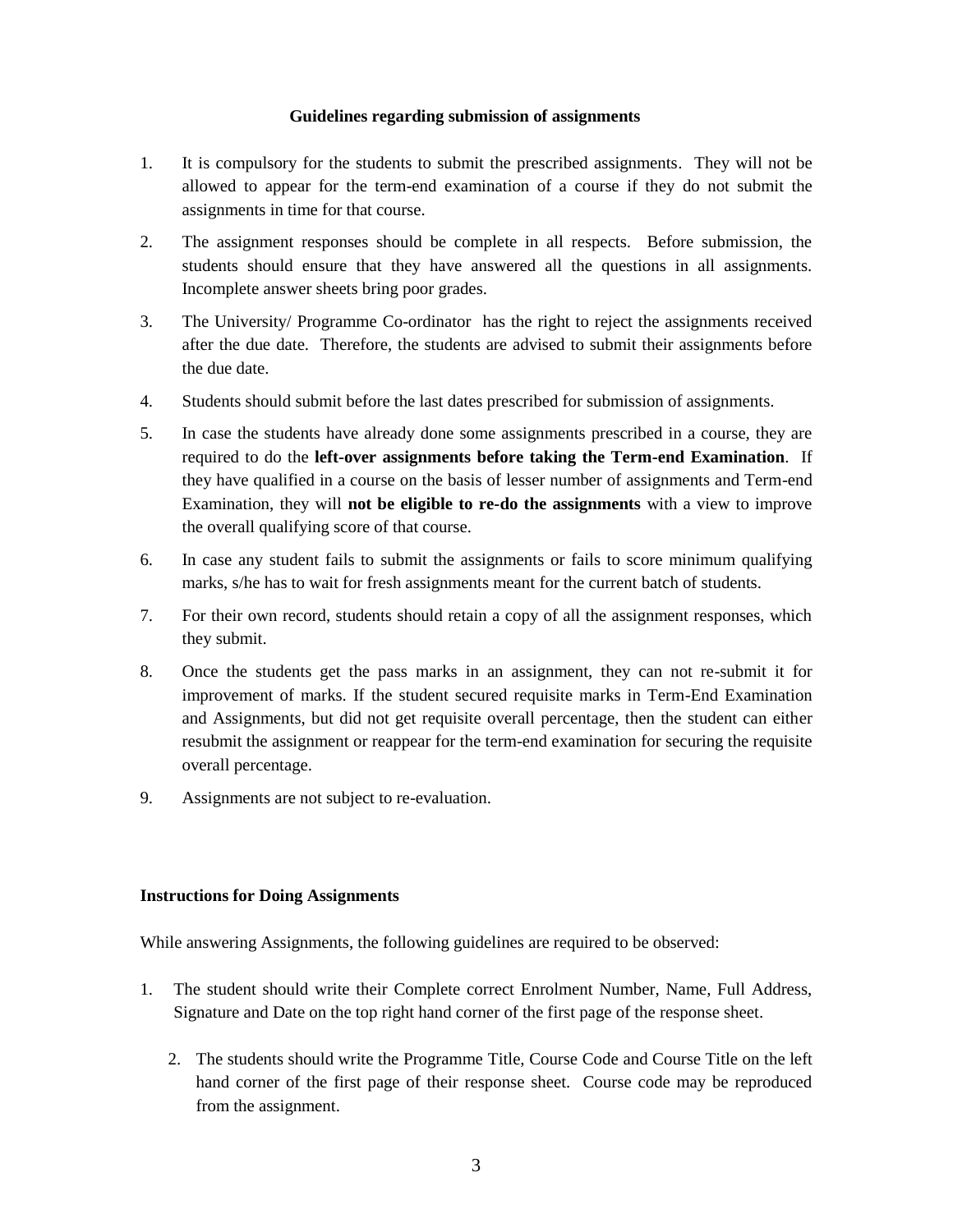The top of the first page of your response sheet for each assignment should look like this:

| DATE: $\ldots$ |  |
|----------------|--|

- 3. The students should write the responses in their own hand. **They should not print or type the answers. They should not reproduce their answers from the units sent to them by the University. If they reproduce from units, they will get poor marks for the respective question**.
- 4. The students should write each assignment separately. All the assignments should not be written in continuity.
- 5. The students should write the question number with each answer.
- 6. The students should use only foolscap size paper for their response and tie all the pages carefully. Avoid using very thin paper. They should allow a 4 cm. margin on the left and at least 4 lines in between each answer. This may facilitate the evaluator to write useful comments on the margins at appropriate places.
- 7. The students should not copy from the response sheets of other students. If copying is noticed, the assignments of such students will be rejected, and disciplinary action can be taken against the students as per rules of the University.

**8. Please remember that it is compulsory to send the scanned copies of handwritten assignments through email to assignment@pctiltd.com before you can take the Term End Exams or else you will not be issued hall tickets.** 

**Under no circumstances should they be sent to the (SED)** for evaluation.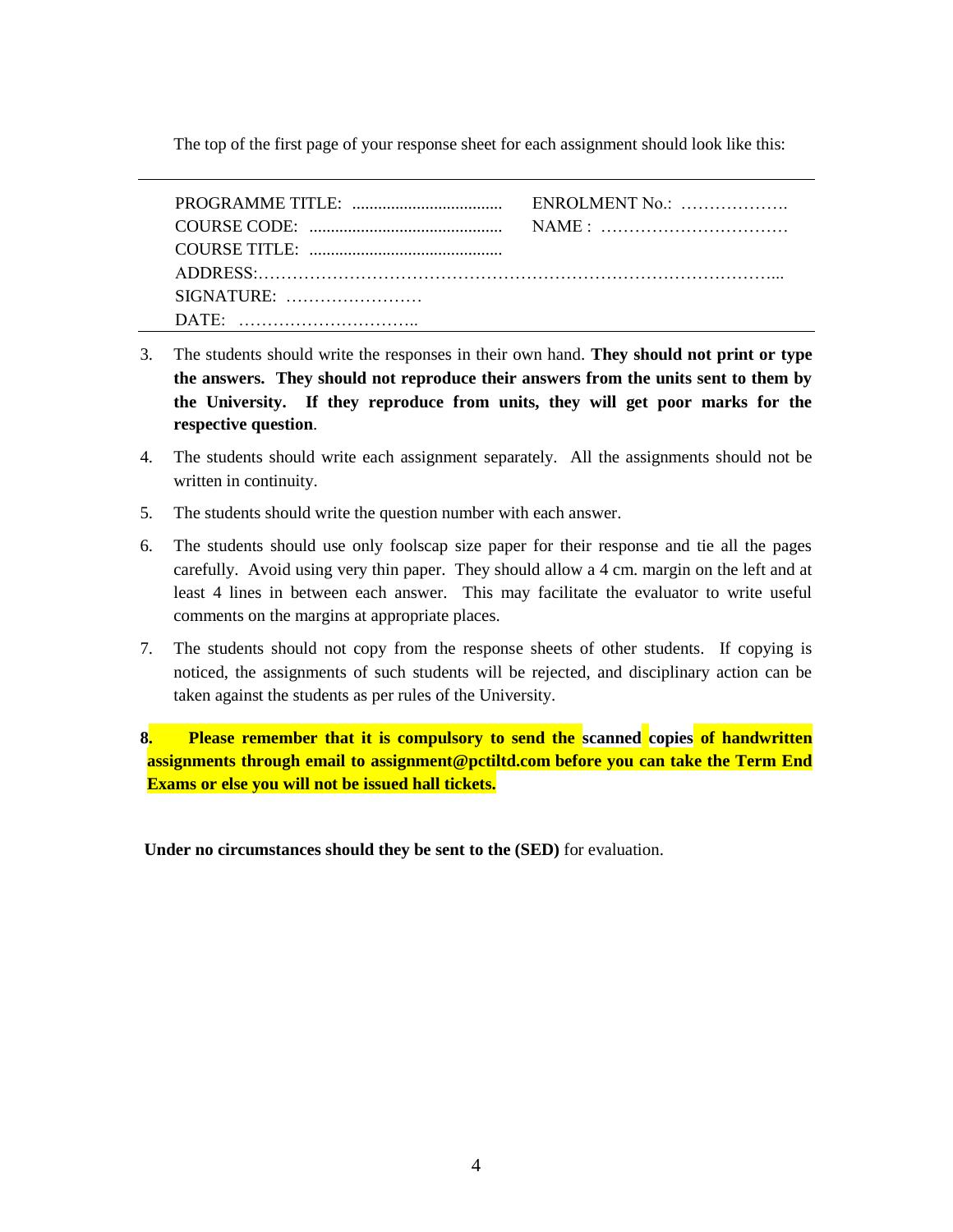| <b>Course Code</b>             |                           | <b>OSEI-041</b>                            |
|--------------------------------|---------------------------|--------------------------------------------|
| <b>Course Title</b>            |                           | <b>Information Security</b>                |
| <b>Maximum Marks</b>           |                           | <b>20</b>                                  |
| <b>Last Date of Submission</b> | $\mathbf{r} = \mathbf{r}$ | As per SED Notification on IGNOU's website |

### **There are two questions in this Assignment. Answer all the questions. You may use illustrations and diagrams to enhance explanation.**

**Question 1:** In today's business context, the employees of an organisation discharge their daily duties by using the tools and services provided by the organisation on its Enterprise Network. There is a need for employees on travel or out of their work place to access the Enterprise Network to look at or modify/add information on the network. What are the elements that help us secure the network connectivity?

**(10 Marks)**

**Question 2:** Protocols are the special sets of rules that two computers "agree" to use for communication. Explain the purpose and types of these protocols.

 **(10 Marks)**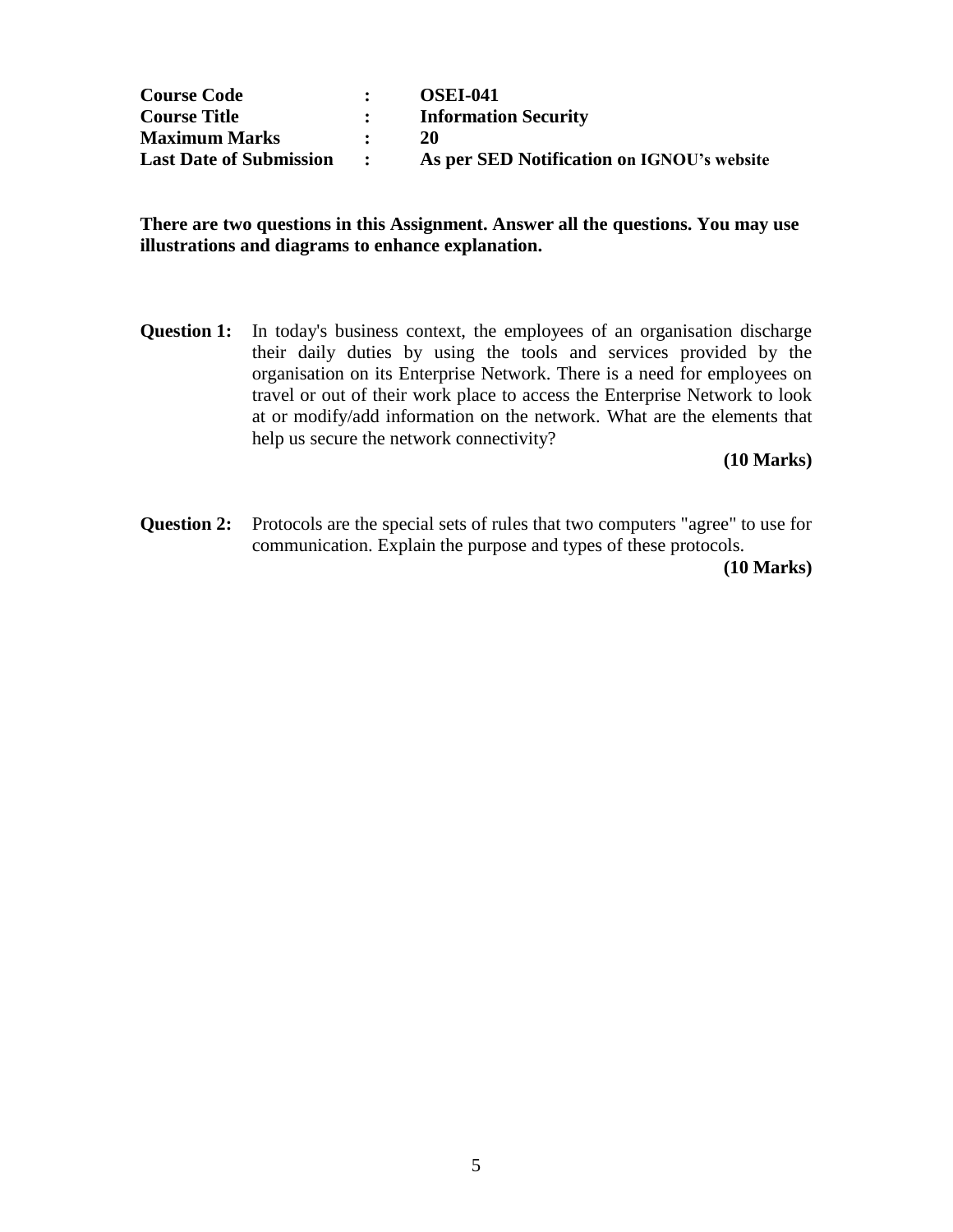| <b>Course Code</b>             |                     | <b>OSEI-042</b>                            |
|--------------------------------|---------------------|--------------------------------------------|
| <b>Course Title</b>            |                     | <b>Securing Internet Access</b>            |
| <b>Maximum Marks</b>           |                     | 20                                         |
| <b>Last date of Submission</b> | $\sim$ 1.000 $\sim$ | As per SED Notification on IGNOU's website |

## **There are two questions in this assignment. Answer all the questions. You may use illustrations and diagrams to enhance your explanations.**

- **Question 1:** There are numbers of cryptographic protocols used for securing a network communication. Write few of the popular secured cryptographic protocols. **(10 Marks)**
- **Question 2:** Cyber crimes are one of the evil effects of proliferation of computers and Internet. Do you agree and explain the different kinds of cyber crimes. **(10 Marks)**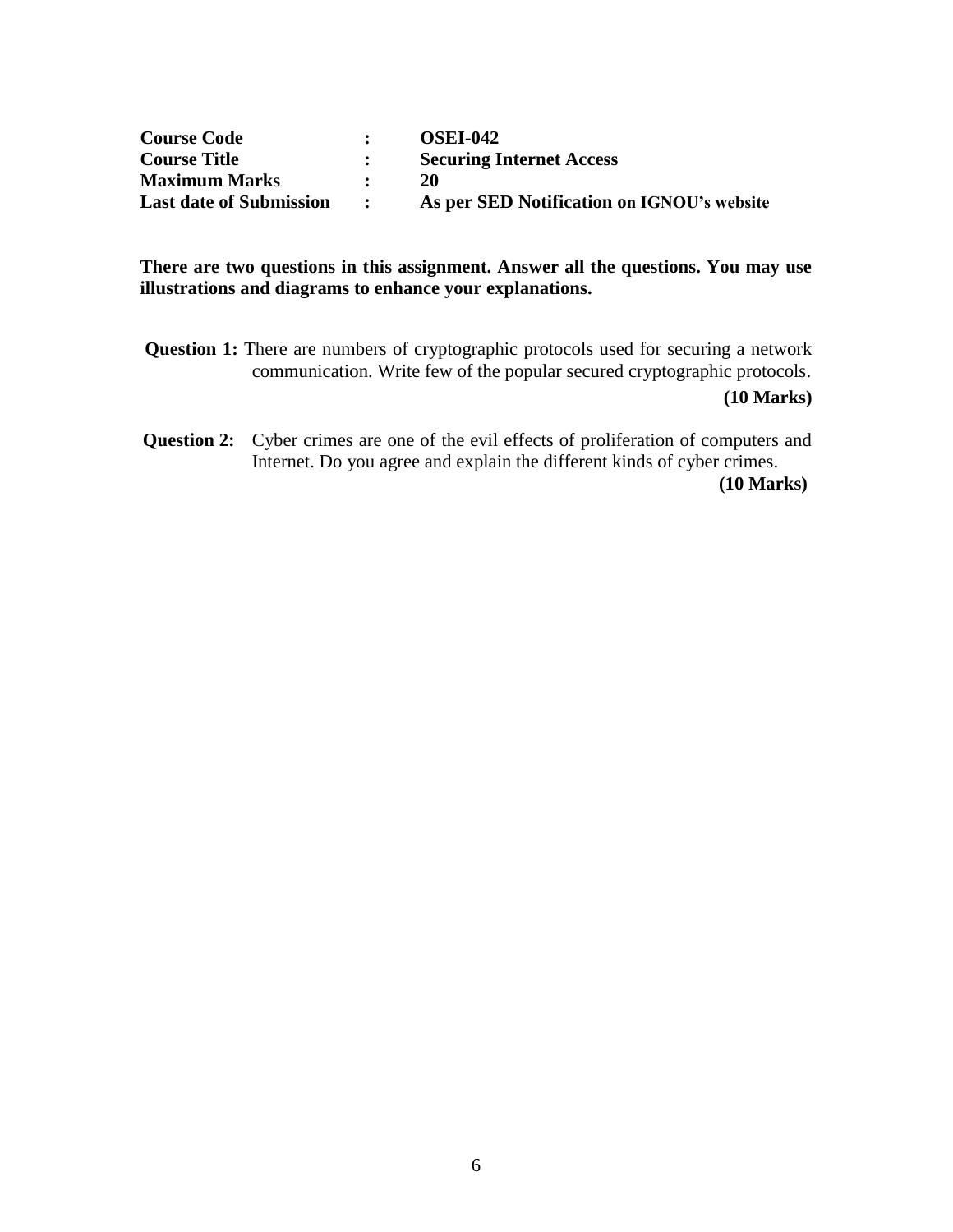| <b>Course Code</b>             |                      | <b>OSE-043</b>                             |
|--------------------------------|----------------------|--------------------------------------------|
| <b>Course Title</b>            |                      | <b>Information Technology Security</b>     |
| <b>Maximum Marks</b>           |                      | 30                                         |
| <b>Last Date of Submission</b> | $\sim$ $\sim$ $\sim$ | As per SED Notification on IGNOU's website |

### **There are three questions in this Assignment. Answer all the questions. You may use illustrations and diagrams to enhance explanation.**

**Question 1:** Risk management depends on: risk assessment, risk treatment, risk acceptance, risk communication, risk monitoring and risk review. Risk assessment in turn depends upon risk analysis and risk evaluation. Risk analysis depends upon risk estimation. Finally, risk evaluation depends upon risk estimation and Risk criteria. Explain this interdependency in detail.

#### **(10 Marks)**

**Question 2:** The security standards guidelines for organizations to practice safe security techniques to minimize the number of successful cyber security attacks are known as Cyber security standards. Explain these standards.

#### **(10 Marks)**

**Question 3:** Cyber space is composed of various types of vulnerabilities and attackers of various types pose threats that exploit these vulnerabilities and increase the risk to the cyberspace. Explain this statement in detail.

**(10 Marks)**